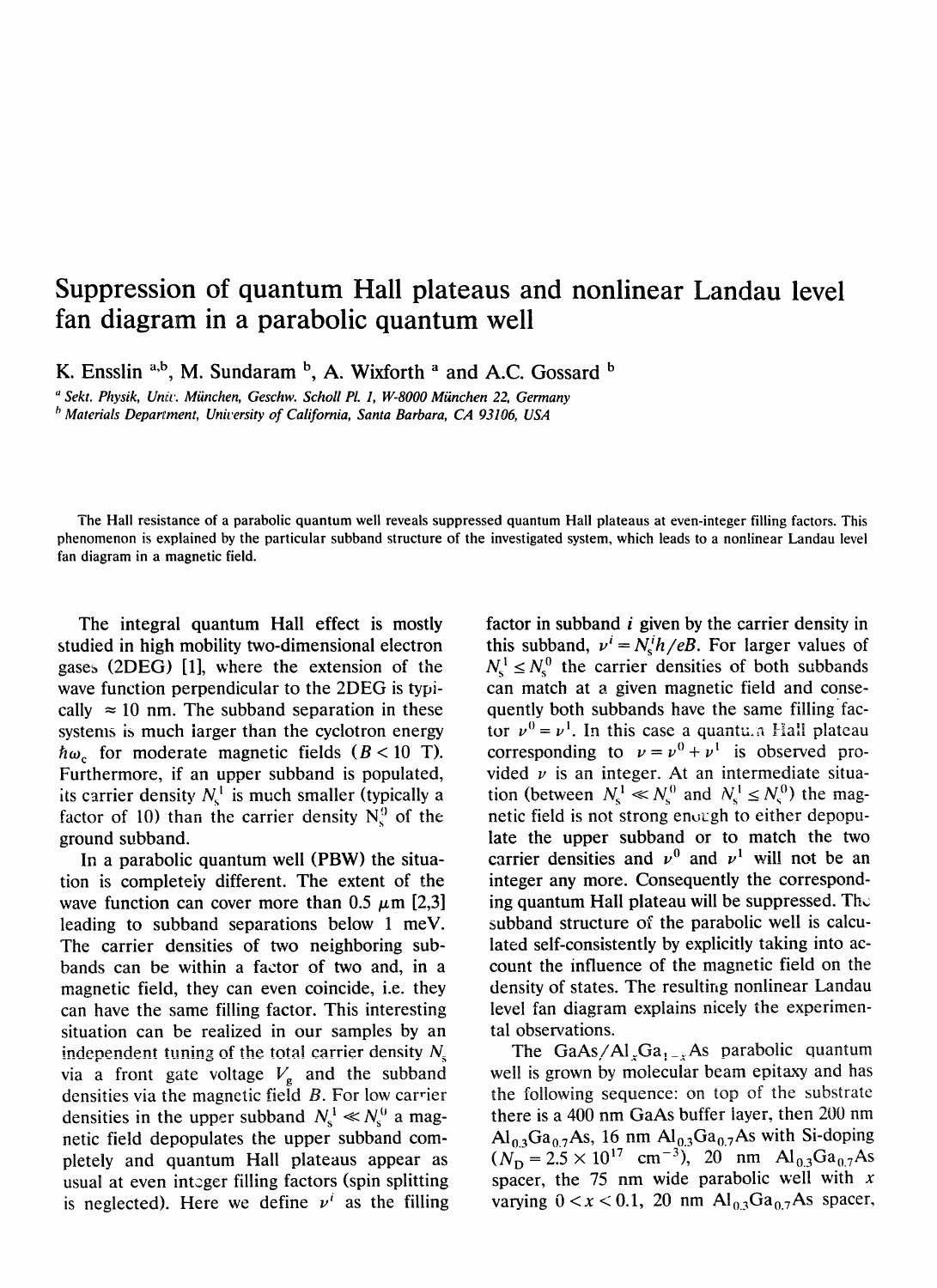

Fig. 1. Hall resistance  $\rho_{xy}$  for different carrier densities. The arrows indicate the  $\nu = 4$  plateau which vanishes and reappears in this range of  $N_{\rm s}$ .

and 101 nm Si-doped  $Al_{0.3}Ga_{0.7}As$  ( $N_D = 2.5 \times$  $10^{17}$  cm<sup>-3</sup>). At 4.2 K the mobility of the electron gas in the well is  $\mu = 100000$  cm<sup>2</sup>/V s and the carrier density  $N_s = 5 \times 10^{11}$  cm<sup>-2</sup>. The mesa structure is a Hall geometry with a width of 50  $\mu$ m and a spacing between the voltage probes of 150  $\mu$ m. Ohmic contacts are made by alloying AuGe /Ni and a semi-transparent front gate  $(Ti/Au)$  is evaporated onto the sample. This  $a'-i$ lows us to tune the carrier density in the parabolic well and with it the width of the electron system and the number of occupied svbbands [4]. The high quality of our sample and  $t'$  reliability of the front gate are also demons zd in far-infrared measurements [5]. The DC-transport measurements are performed in a superconducting magnet (0-10 T) and the sample is immersed in liquid helium at  $T = 2.2$  K. The magnetic field is oriented perpendicular to the plane of the 2DEG. The samples are cooled down in the dark.

Fig. 1 presents a series of Hall measurements for five different carrier densities. For a large negative bias  $V_{\rm g} = -0.4$  V and consequently low carrier density  $N_s = 2.62 \times 10^{11}$  cm<sup>-2</sup> only one subband in this parabolic well is populated. The resulting Hall resistance  $\rho_{xy}$  shows clearly resolved Hall steps for filling factors  $\nu = 4, 6, 8, 10$ . For increasing carrier density, the plateau at  $\nu = 4$ becomes weaker, vanishes and reappears again for large values of  $N_c$ . A similar behavior, but less



Fig. 2. Summary of  $\rho_{xx}$  measurements for a series of carrier densities. The curves are vertically offset for clarity. The vertical arrows indicate the position of filling factor  $\nu = 4$  and  $\nu = 6$  for the total carrier density.

strongly pronounced, is also observed for the  $\nu = 6$  and  $\nu = 8$  plateau.

For all the measurements the behavior of  $\rho_{xx}$ and  $\rho_{xy}$  is clearly correlated. In case of a suppressed Hall plateau in  $\rho_{xy}$ , there is only a weakly pronounced minimum or even none for the corresponding filling factor in  $\rho_{xx}$ . Since the magnetoresistance  $\rho_{xx}$  is more sensitive and shows more structure reflecting the actual density of states, we will concentrate our discussion on the data presented in fig. 2. For a series of carrier densities  $\rho_{xx}$  is plotted as a function of B. The curves are vertically offset with  $r$ -spect to each other for clarity. The range of magnetic fields is chosen so that the minima related to  $\nu = 4$  and  $\nu = 6$  dominate the spectrum. It is important to note that



Fig. 3. Calculated magnetoresistance from a self-consistent calculation taking into account the magnetic field dependent density of states. Positions of total filling factor  $\nu = 4$  are indicated by arrows. The overall agreement with the experimental data in fig. 2 is remarkably good.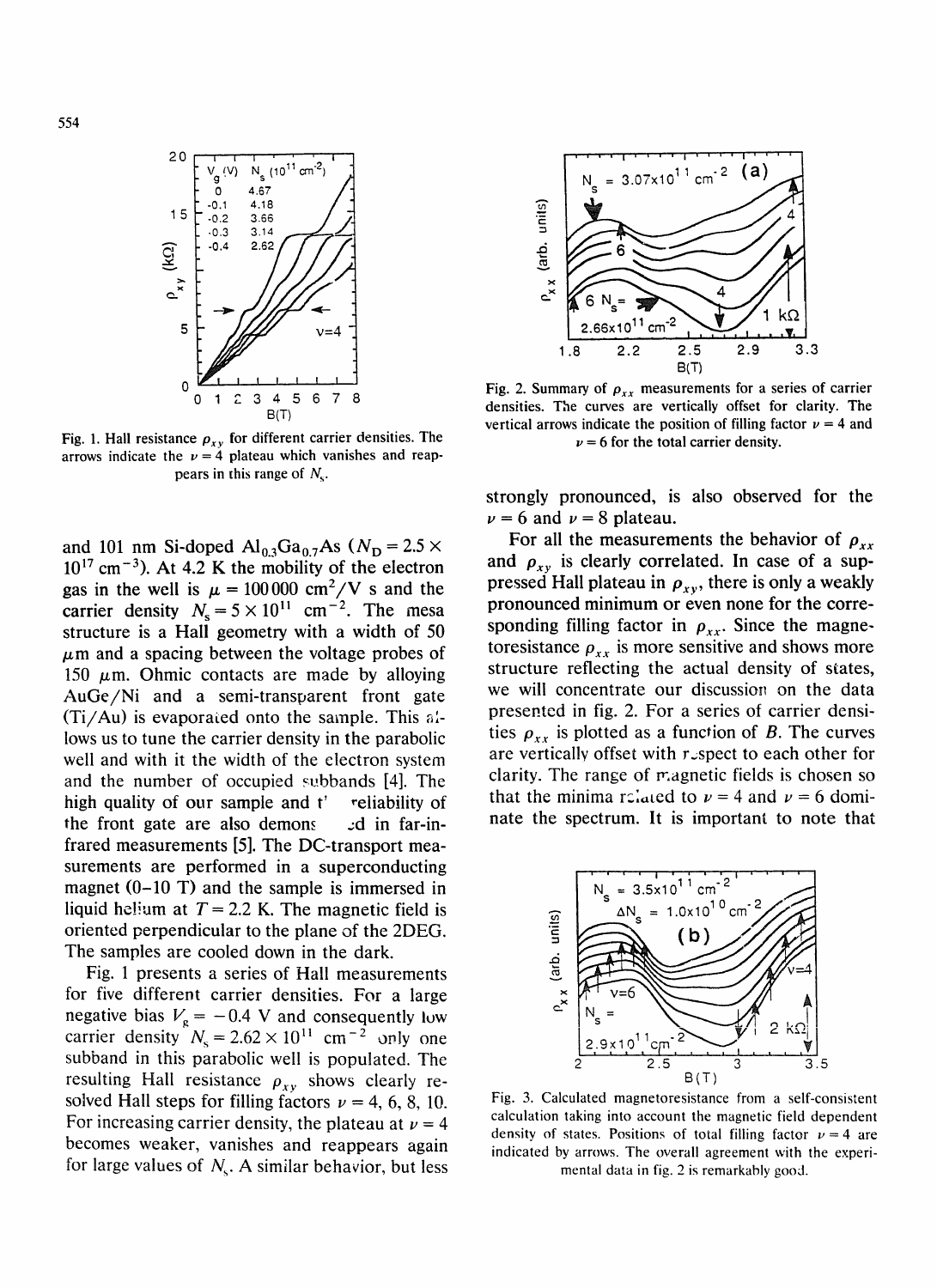555

the positions of the minima do not coincide with the filling factor  $\nu$  related to the total carrier density of the sample. They can be related to the filling factors of the respective subbands. However, since the carrier densities of the various subbands oscillate as a function of  $B$ , the filling factor of a certain subband depends on the gate voltage  $V<sub>g</sub>$  as well as on B. Thus, we will focus our discussion on the total filling factor  $\nu$  being related to the total carrier density  $N<sub>s</sub>$ , which does not depend on B. The way we determine  $N_s$ , proceeds as follows: Every time a well-defined Hall plateau occurs in  $\rho_{xy}$ , the position of the Fermi energy and thus the number of occupied Landau levels is unambiguous. In that case the corresponding minimum in  $\rho_{xx}$  occurs at a filling factor  $\nu$  related to the total carrier density  $N_{\rm c}$ . Repetition of this procedure for a series of  $V_g$ values results in a smooth  $N_s$  versus  $V_g$  curve. This allows us to calculate the corresponding values of total  $N_s$  and total  $\nu$  for a measurement at a given  $V_g$  even though the minima in  $\rho_{xx}$ might not correspond to integer values of  $\nu$ . The interesting feature in fig. 2 is the position of  $\nu = 4$  marked by the respective arrow with respect to the minima in  $\rho_{xx}$ . For low values of  $N_s$ the position of  $\nu = 4$  is very close to a minimum. However, for high carrier densities, the arrow points to a maximum of  $\rho_{xx}$ . In agreement with the usual picture of the quantum Hall effect, which requires a pronounced minimum in  $\rho_{xx}$  for the occurrence of a Hall plateau, the Hall plateaus are suppressed in this range of carrier densities (see fig. 1). In addition there occurs a double minimum structure between  $B = 2$  and 3 T corresponding to filling factors  $4 < \nu < 6$ . Here the influence of the higher subband becomes prominent and the interplay of the Landau levels of different subands is directly reflected in  $\rho_{xx}$ . Correspondingly, the quantum Hall plateaus for  $\nu = 6$  and  $\nu = 8$  are destroyed in this range of magnetic fields (see fig. 1).

For a further understanding of this process, we solved self-consistently Poisson's and Schrödinger's equations in the presence of a magnetic field. All parameters for this calculation are given by the structure design. The Landau levels are modelled by a Gaussian density of states (DOS) with a FWHM of  $\Gamma = 0.5$  meV  $\times (B[T])^{1/2}$  [6]. These parameters describe reasonably well previous magnetocapacitance measurements [7,8] on samples with similar mobilities. Consequently there are no adjustable parameters. We did not take into account complications such as spin splitting of the Landau levels, a constant background DOS [9], a filling factor dependent DOS or a subbavd dependent scattering time [10]. The resuits are not qualitatively changed by a further refined model of the DOS. In contrast to refs [8,11], it is not sufficient to model the magnetic field dependent DOS on top of a field-independent subband structure. For a typical sample, the electrical confinement energies are smaller, due to the width of well, and thus comparable to the cyclotron energy  $\hbar\omega_c$  even at moderate magnetic fields. This leads to a considerable influence of the magnetic field on the subband energies as well as on the subband carrier densities making a simple fan chart invalid. The results of the selfconsistent calculation are depicted in fig. 4 for  $N_s = 5.0 \times 10^{11}$  cm<sup>-2</sup>. The upper most part (a) shows the carrier densities in the lowest three subbands as a function of magnetic field. All values of  $N_s^i$  depend strongly on *B*, and around  $B = 5$  T, the two lowest subbands have almost the same amount of carriers. This situation corresponds to  $\nu = 4 = \nu^1 + \nu^2 = 2 + 2$  and therefore the reappearance of the corresponding quantum Hall plateau. The lowest part of fig. 4 shows the calculated Landau level fan diagram and the corresponding Fermi energy. The energies are plotted so that the Landau levels belonging to the lowest subband  $\langle 0 | i \rangle$  are linear. Consequently the Landau levels of the upper subband are highly nonlinear. A better way of plotting the same data is presented in the middle part of fig. 4. The r, eference energy in this case is the Fermi energy which is chosen to be  $E_F = 0$ . The dashed lines indicate the Landau levels and the solid lines the subband energies. A Landau level of a subband is populated when it crosses the subband energy. It is obvious that the subband separation  $E_1 - E_0 =$  $E_{\langle 1|j\rangle} - E_{\langle 0|j\rangle}$  depends on B and influences strongly the population of the various subbands.

To compare our experimental results more closely with the calculation we evaluated directly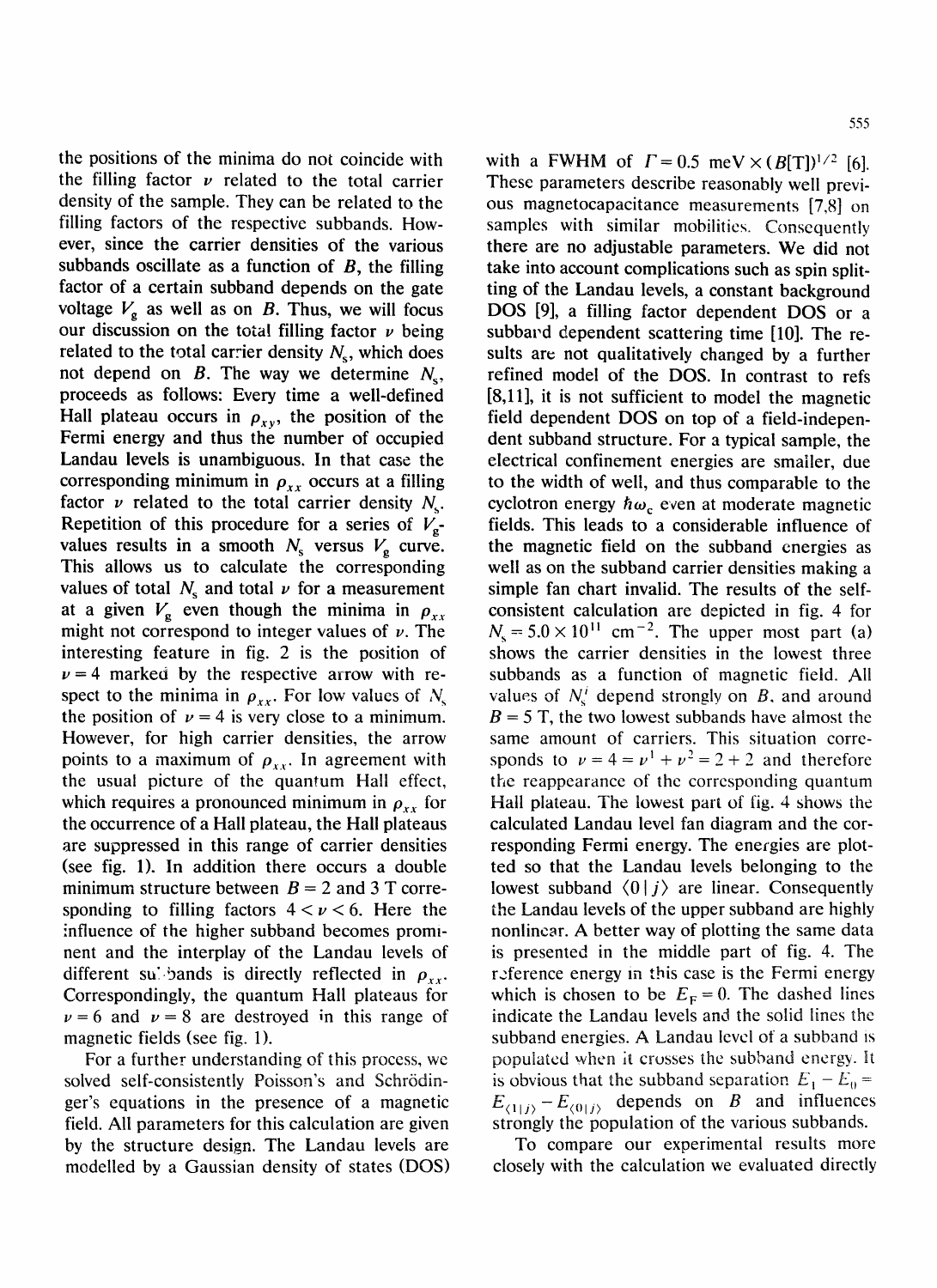

Fig. 4. Calculated subband carrier densities (a) and subband energies  $(b+c)$  as a function of B. The carrier density in subband *i* is denoted by  $N_s^i$ , the corresponding subband energy by  $F_i$ . A Landau level j of subband i, denoted by  $\langle i | j \rangle$ , is populated if it is below the Fermi level in (c), or, in (b), if the Landau level  $j$  is below the subband energy  $j$ .

 $\rho_{xx}$ . From the DOS we can calculate the magnetic field dependent conductivity  $\sigma_{xx}(B)$  [6,11]. Since the Hall resistance behaves almost classical in the regime of interest due to the suppression of the Hall plateaus, it is reasonable to assume  $\sigma_{xy} = -\epsilon N_s/B$  for the Hall conductivity. This allows us to calculate  $\rho_{xx}(B)$  as presented in fig. 3b. Again the curves are vertically offset with respect to each other for clarity. The range of carrier densities presented here differs slightly (less than  $10\%$ ) from fig. 2, because the detailed population behavior of the upner subband is a

complicated process which depends on the particular form of the exchange-correlation potential. For a detailed discussion see ref. [8]. Nevertheless, this is expected to be a small effect and does not change the overall understanding of the experiment. The position of  $\nu = 4$  with respect to the minima in  $\rho_{xx}$  as well as the N<sub>s</sub>-independent position of the minima for intermediate carrier densities around  $B = 2.5$  T are very well reproduced by the calculation. Even the double minimum structure at 2.2  $T < B < 2.9$  T is clearly visible in the theoretical results. However, the detailed curvature of the  $\rho_{xx}$ -measurement as well as the height of the maxima in  $\rho_{xx}$  is very sensitive to the actual DOS, which was only approximated in the present calculation. Nevertheless, there is a good understanding of the overall behavior of  $\rho_{xx}$  and correspondingly of  $\rho_{xy}$ . The calculation shows, that even for a sample with infinite mobility at very low temperatures (delta function shaped Landau levels) there is a regime, where the position of  $\nu = 4$  lies in a maximum of  $\rho_{xx}$ . Consequently, the  $\nu = 4$  Hall plateau cannot be recovered by lowering the temperature of the measurement. The suppression and recovery of the quantum Hall plateaus is a direct consequence of the subband structure in a parabolic well, which is inflvenced by the magnetic field.

Our results relate previous experiments on heterostructures with two occupied subbands [12] and wide parabolic wells [2] where the disappearance of even integer quantum Hall Plateaus was reported. The suppression of quantum Hall states depends sensitively on the subband structure of the respective sample.

In conclusion, we have observed the suppression and recovery of quantum Hall plateaus in a parabolic quantum well. This phenomenon is explained by the magnetic-field-dependent density of states, which directly influences the subband structu:e in a parabolic well in the case of multiple subband occupancy.

We thank H. Kroemer, S. Sasa, P. Hopkins and B. Gwinn for stimulating discussions. This work was supported by the Air Force and 'QUEST" , a National Science Foundation Science and Technology Center.